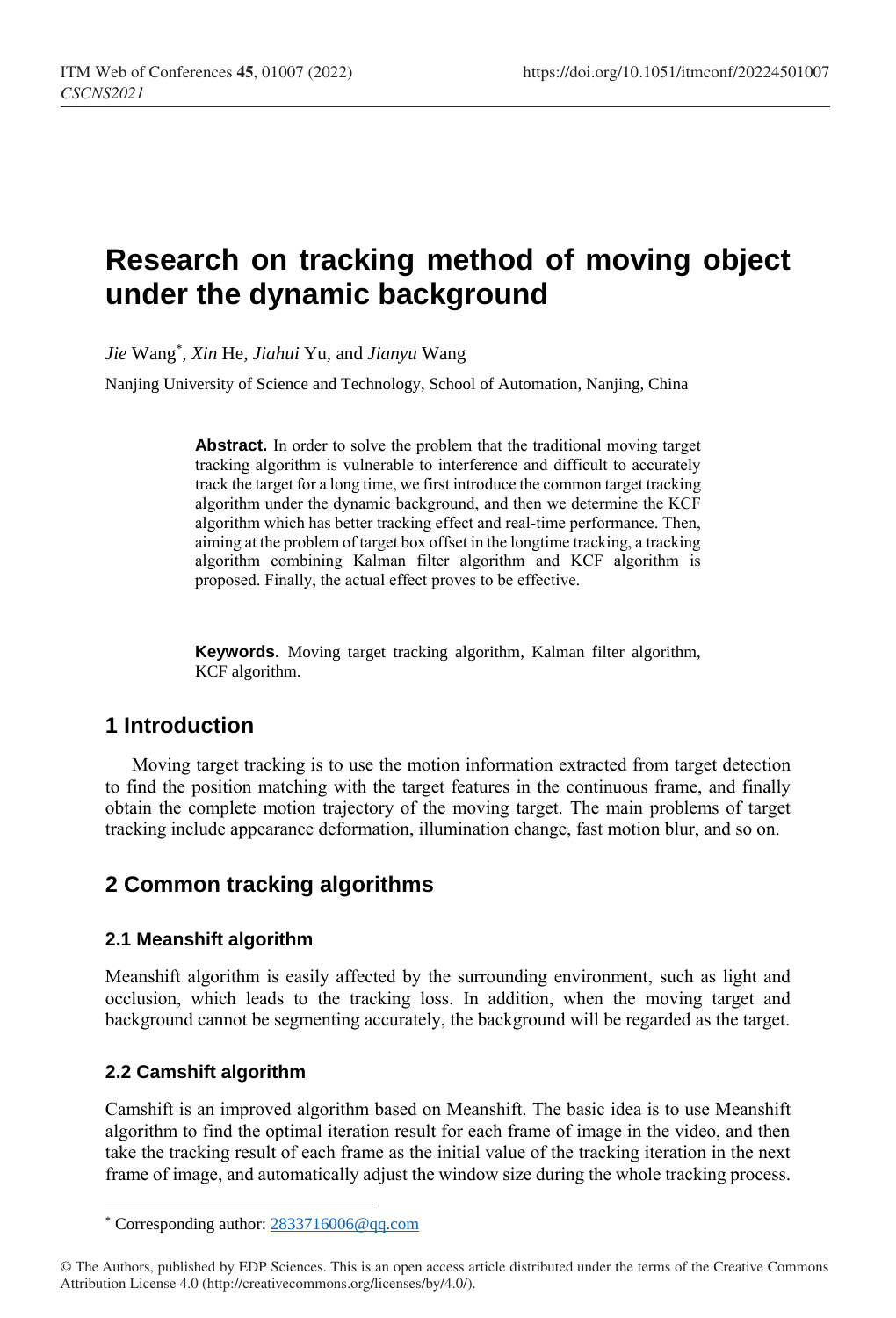Compared with Meanshift algorithm, Camshift algorithm has certain superiority in the direction of moving target tracking, but after tracking for certain time, with large rotational deformation occurs, target information changes, regional matching value becomes higher, and then the target frame changes, which leads to tracking failure.

### **2.3 TLD algorithm**

TLD algorithm is a single target tracking method for a long time. It complements and restricts the detection method and tracking method to determine the tracking result together. At the same time, learning module is added to constantly update the sample information, so as to make the tracking effect more stable and reliable. TLD algorithm can be divided into three modules, detection module, tracking module, learning module.

#### *2.3.1 Detection module*

Scan the input images through a scanning window, and then determine whether there is a target in each image. A cascade classifier is used to determine whether there is a target in the input image block, which is divided into three parts: variance classifier, ensemble classifier and nearest neighbour classifier. The variance classifier eliminates all image blocks whose grey value variance is less than 50% of the image blocks in the initial tracking box. The grey value variance can be expressed as:

$$
E(p^2) - E^2(p) \tag{1}
$$

The ensemble classifier is composed of independent basic classifiers. Each classifier performs a group pixel comparison on images to generate a binary code. Each classifier has a tree structure, and each tree corresponds to a posterior probability distribution of binary code, which can be expressed as:

$$
P_i(y|x) = \frac{P}{P+N} \tag{2}
$$

 $i$  represents *ith* basic classifier,  $P$  and  $N$  respectively represents positive and negative samples corresponding to eigenvalues  $x$  in the training and updating process. After passing the basic classifier,  $n$  posterior probability values are generated, and then the integrated classifier identifies the image with an average posterior probability greater than 0.5 as the target. The nearest neighbour classifier calculates the relative similarity of the new sample,  $S<sup>r</sup>$ . If it is greater than the threshold value, it will be considered as a positive sample.

#### *2.3.2 Tracking module*

X then calculates the position and scale of the target box in frame  $T + 1$  according to the coordinate changes of these points. Wherein,  $Fb$  error is defined as: starting from the initial position  $x(t)$  at time t to track the position  $x(t + p)$  generating time  $t + p$ , and then reverse tracking from position  $x(t + p)$  to generate the predicted position  $x(t)$  at time t, and denote the Euclidean distance between the initial position  $x(t)$  and the predicted position  $x(t)$  as the error of the tracker at time  $t$ .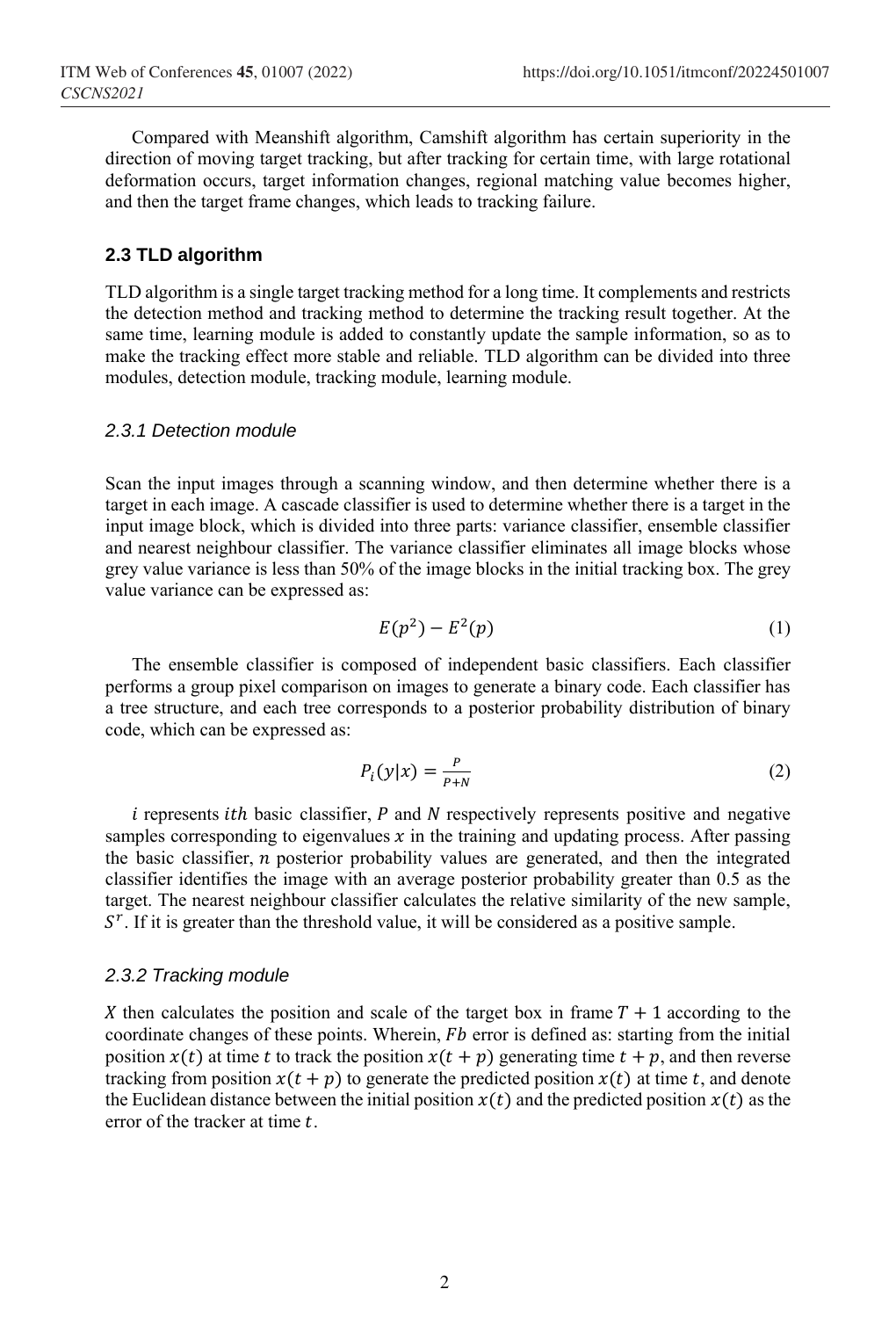#### *2.3.3 Integrated modules*

Tracking module and detection module synchronous running independently, each output forecast target box, can lead to the result is not the only, so comprehensive device first clustering, the results of the detector and then according to the result of detector according to class and tracker tracking results of confidence, for both weighted as the final output, so as to achieve the most tracking effect.

#### *2.3.4 Learning module*

Its task is to initialize the detector in the first frame, and then update the detector with PN learning algorithm in the running process.

#### **2.4 KCF algorithm**

KCF algorithm, also known as kernel correlation filtering algorithm, is an improved algorithm on the basis of CSK (Exploring the Circulant Structure of Tracking By-Detection with Kernels). KCF algorithm uses the information of the previous image frame and the current image frame to train a target detector in the process of tracking, and then uses the target detector to detect the next frame of image, carries out correlation calculation, and determines whether it is the background or the moving target, and finally updates the target detector with new results. When the target detector is trained, the area where the moving target is selected as the positive sample, and the area around the target is selected as the negative sample. Set the training sample set as  $(x_i, y_i)$ , then the linear regression function is:

$$
f(x_i) = \boldsymbol{\omega}^T x_i \tag{3}
$$

where,  $\omega$  is the column vector representing the weight coefficient, which can be solved by the least square method.  $x_i$  is the distance between the calculated label  $f(x_i)$  of minimizing the sampled data and the real label  $y_i$  of the real target position of the next frame, that is, the more the calculated label resembles the real label, the closer the position of the next frame is found to its real position,

$$
\min_{\mathbf{\omega}} \sum_{i} (f(x_i) - y_i)^2 + \lambda \|\mathbf{\omega}\|^2 \tag{4}
$$

where,  $\lambda$  is used to control the structural complexity of the system, and Equation (5) is converted into matrix form, and the following can be obtained:

$$
\min_{\boldsymbol{\omega}} \|\mathbf{X}\boldsymbol{\omega} - \mathbf{y}\|^2 + \lambda \|\boldsymbol{\omega}\|^2 \tag{5}
$$

where, each row of  $X = [x_1, x_2, ..., x_n]^T$  represents a vector, y is a column vector. If the derivative is equal to 0, we can get:

$$
\boldsymbol{\omega} = (X^T X + \lambda)^{-1} X^T \mathbf{y} \tag{6}
$$

Since it involves calculations in the Fourier domain and involves complex matrices, Equation (5) is transformed into:

$$
\boldsymbol{\omega} = (X^H X + \lambda)^{-1} X^H \mathbf{y} \tag{7}
$$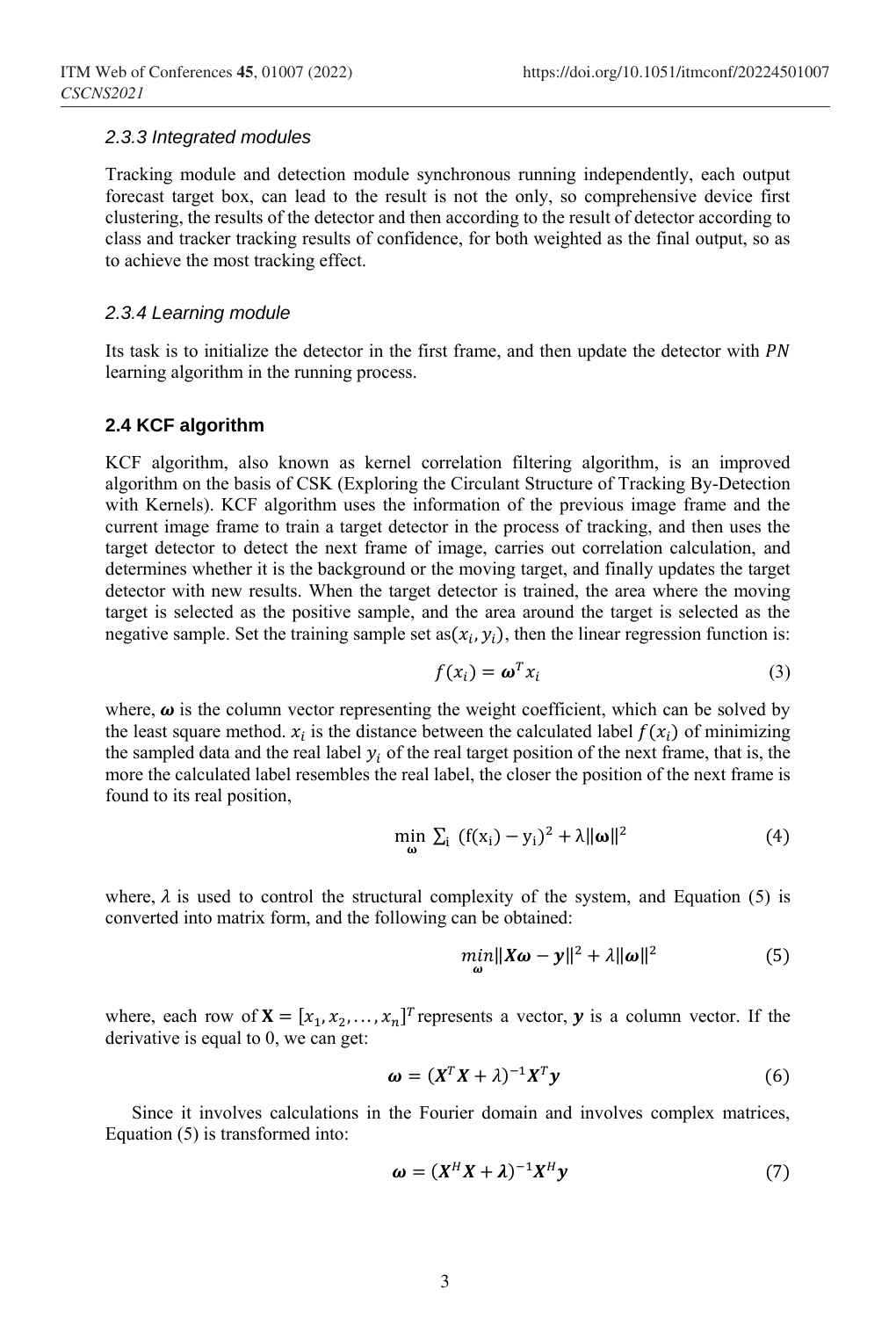Because in the KCF algorithm, the target sample gets the training sample of the trainer through cyclic shift, and in the Fourier space, the cyclic matrix has the diagonalization property, namely:

$$
\mathbf{X} = F \, diag\left(\stackrel{\wedge}{\mathbf{x}}\right) \mathbf{F}^H \tag{8}
$$

$$
\mathbf{\hat{x}}^{\wedge} = F(\mathbf{x}) = \sqrt{n} \mathbf{F} \tag{9}
$$

where, **x** represents the value of x vector after Fourier transform, **F** is the Fourier matrix, and the expression is:

$$
F = \frac{1}{\sqrt{n}} \begin{bmatrix} 1 & 1 & \cdots & 1 & 1 \\ 1 & \omega & \cdots & \omega^{n-2} & \omega^{n-1} \\ 1 & \omega^2 & \cdots & \omega^{2(n-2)} & \omega^{2(n-1)} \\ \vdots & \vdots & \ddots & \vdots \\ 1 & \omega^{n-1} & \cdots & \omega^{(n-1)(n-2)} & \omega^{(n-1)^2} \end{bmatrix}
$$
(10)

Substitute Equation (2-8) into the regression equation to simplify and obtain:

$$
\boldsymbol{\omega} = Fdiag\left(\frac{\hat{\lambda}^*}{\hat{\lambda}^* \Theta \hat{\lambda} + \lambda}\right) \boldsymbol{F}^H \boldsymbol{y}
$$
 (11)

The Fourier variation of both sides can be obtained as follows:

$$
\omega = \frac{\stackrel{\wedge}{x \theta} \stackrel{\wedge}{y}}{\stackrel{\wedge}{x^* \theta} \stackrel{\wedge}{x^* \theta}} \tag{12}
$$

In linear problems, the objective function can be substituted into ridge regression equation. However, in reality, most of them are nonlinear problems. At this time, the concept of highdimensional solution and kernel function can be introduced, and the kernel function can be introduced to simplify parameter training. In high-dimensional space, the nonlinear problem can be transformed into a linear problem.

$$
w = \sum_{i} \alpha_{i} \phi(x_{i})
$$
 (13)

where,  $\phi(x_i)$  is the function which is mapped to the high space, then the objective function can be expressed as:

$$
f(\mathbf{z}) = \mathbf{w}^T \mathbf{z} = \sum_{i=1}^n \alpha_i \mathbf{k}(\mathbf{z}, \mathbf{x}_i)
$$
 (14)

where,  $\boldsymbol{k}$  represents the kernel function, defined as follows:

$$
k(x, x') = \phi^T(x)\phi(x')
$$
 (15)

The kernel function is introduced to simplify parameter training:

$$
\alpha = (k + \lambda I)^{-1} y \tag{16}
$$

where,  $\bf{k}$  represents the kernel matrix, and the above equation can be simplified by using the diagonality of the cyclic matrix:

$$
\hat{\alpha} = \frac{\hat{\gamma}}{\hat{k}^{xx} + \lambda} \tag{17}
$$

where,  $k^{xx}$  is the value of the Fourier change of the elements in the  $k$  matrix.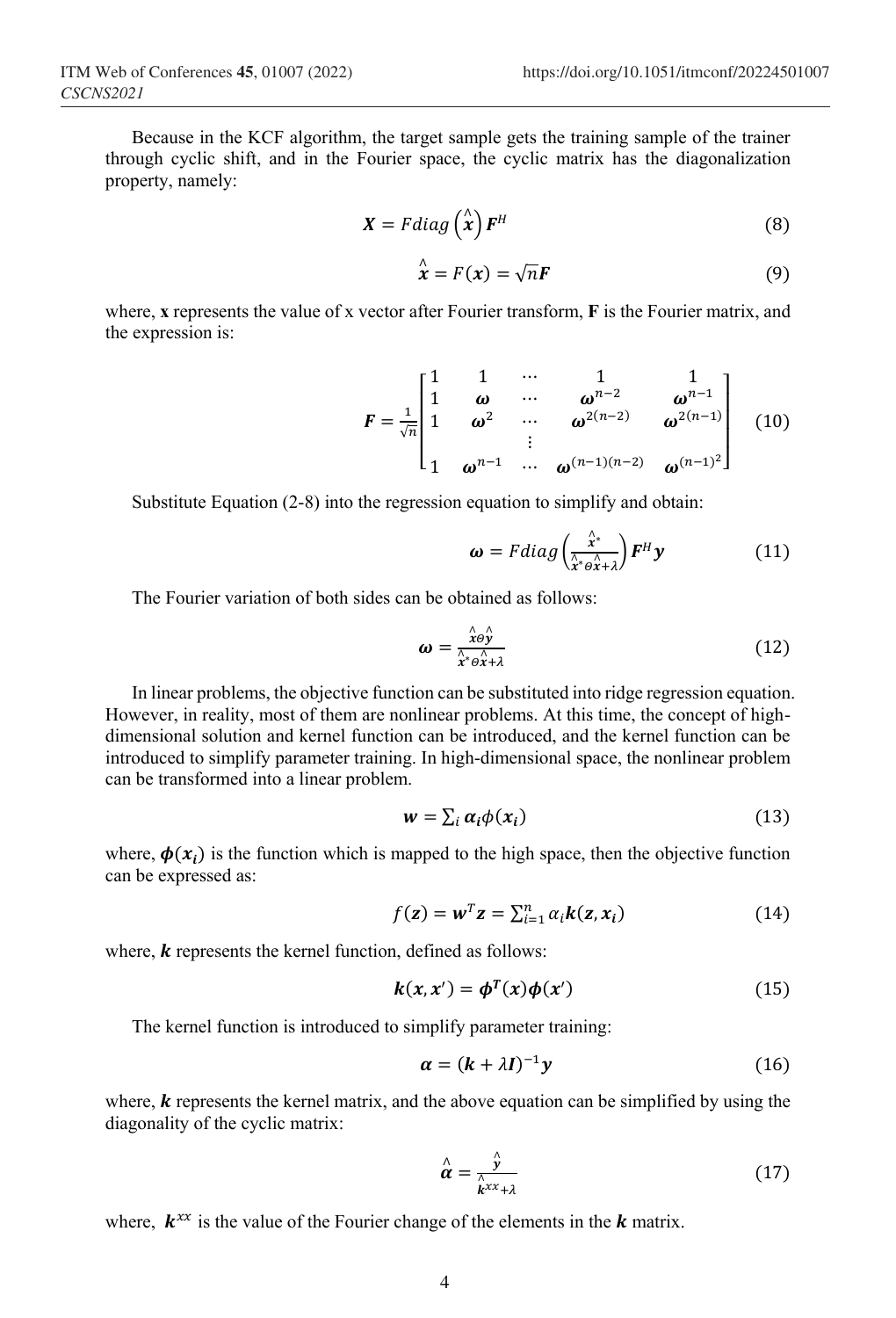The new image frame can then be detected by multiplying the correlation and regression coefficients calculated by the filter. KCF algorithm uses the rotation matrix to collect the samples, train the classifier, increase the training samples by translation, and improve the accuracy. The inverse problem of matrix is transformed into discrete Fourier domain, so that the process of inverse matrix is avoided in the algorithm, and the calculation speed of ridge regression is improved. In the aspect of training, the cyclic matrix property is used to train in the frequency domain. In terms of acceleration of kernel regression, the kernel function can also be transformed into the frequency domain for training and detection, which greatly improves the speed. The tracking accuracy and running speed are significantly improved, so that the algorithm can meet the real-time requirements.

## **3 Tracking algorithm combining Kalman and KCF algorithm**

For KCF target tracking algorithm, in the process of tracking, because the size of the target box is set, once the moving target and the target box drift, if it can't be adjusted in time, it may lead to the continued drift of the target box. Therefore, a tracking algorithm combining Kalman filter algorithm and KCF algorithm is proposed. KCF algorithm is firstly used for target tracking, and then we use the prediction of Kalman filtering algorithm to detect moving target in each frame of the image, and we can determine the movement direction of the moving target, finally we can receive the tracking image and maintain template matching, compare the result of the match and the matching threshold, Then the Kalman filter and moving target template are updated for tracking.



**Fig. 1.** Flowchart of moving target tracking algorithm.

The basic idea of Kalman filter algorithm is to realize the mutual iteration of prediction, infer the current state through the previous state, and then update according to the deviation.

Let the state and observation equation of the system be:

$$
\boldsymbol{X}_k = \boldsymbol{A}\boldsymbol{X}_{k-1} + \boldsymbol{B}\boldsymbol{U}_k + \boldsymbol{W}_k \tag{18}
$$

$$
\mathbf{Z}_k = \mathbf{H}\mathbf{X}_k + \mathbf{V}_k \tag{19}
$$

where,  $X_k$  represents the system state at time  $k$ ; A is the state transfer matrix, representing how to predict the current state from the previous state;  $\bf{B}$  is the control input matrix,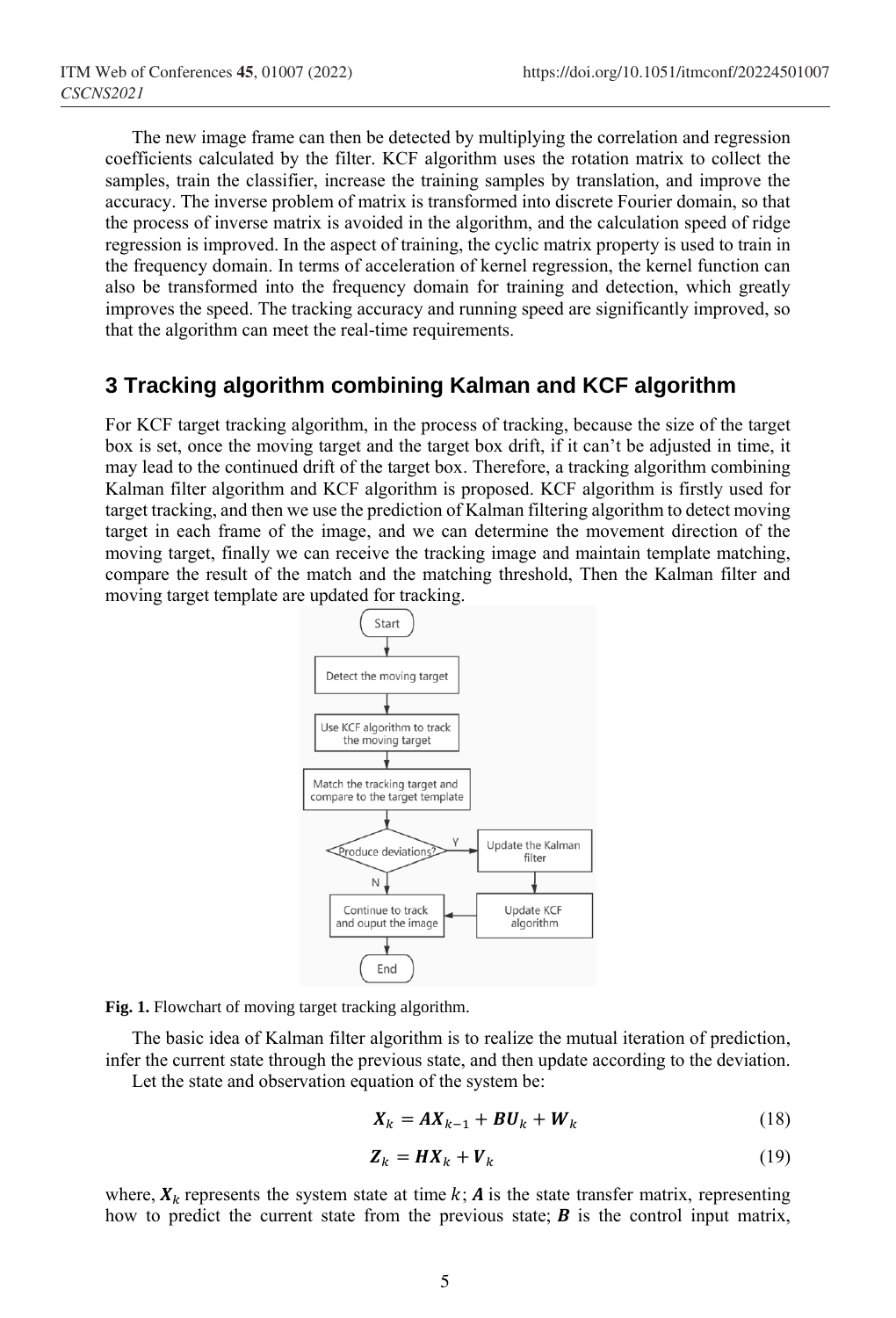representing how the control quantity is acted on the current state;  $W_k$  is the system process noise, and the covariance is  $Q$ .  $Z_k$  is the measured value of the system at time; *H* is the observation matrix of the system;  $V_k$  is the measurement noise of the system and the covariance is **.** 

Constant prediction, update, re-prediction and re-update in the whole process of Kalman filtering can generally divided into seven steps to complete, with seven formulas to achieve.

$$
\boldsymbol{X}_k = \boldsymbol{A} \boldsymbol{X}_{k-1} + \boldsymbol{B} \boldsymbol{U}_k \tag{20}
$$

$$
\boldsymbol{P}_k = \boldsymbol{A} \boldsymbol{P}_{k-1} \boldsymbol{A}^T + \boldsymbol{Q} \tag{21}
$$

$$
\boldsymbol{Y}_k = \boldsymbol{Z}_k - \boldsymbol{H}\boldsymbol{X}_k \tag{22}
$$

$$
\mathbf{S}_k = \mathbf{H} \mathbf{P}_k \mathbf{H}^T + \mathbf{R} \tag{23}
$$

$$
Kg_k = P_k H^T / S_k \tag{24}
$$

$$
\stackrel{\wedge}{X}_k = X_k + K g_k Y_k \tag{25}
$$

$$
\stackrel{\wedge}{\mathbf{P}}_{k} = (1 - K g_{k} H) \mathbf{P}_{k} \tag{26}
$$

The above formula can be divided into three parts. In the first part, Equation (3-2) and Equation (3-3) are used to make predictions. Equation (3-4)  $k - 1$  is used to calculate the predicted value of the state at time  $k$ , and Equation (3-5) is used to calculate the predicted value of the covariance corresponding to state vector  $X_k$ . In the second part, the gain is calculated using Equation (3-6). In the third part, Equations (3-7) and (3-8) are used to update the system state at time  $k$ . Equation (3-7) is used to calculate the optimal value of the system state at time  $k$ . Equation (3-7) is used to calculate the covariance corresponding to the optimal result of the system at time  $k$ .

### **4 Experimental verification**

#### **4.1 Comparison between TLD and KCF algorithms**

Both TLD and KCF algorithms can track moving targets more accurately. In order to improve the accuracy and real-time performance of the system, this paper uses frame rate per second (FPS) and accuracy as evaluation criteria to compare the two algorithms. The data annotation software LabelImg was used to manually mark the centre point, and the threshold value was set as 20 pixels. The FPS and accuracy of the two were shown in the figures below.



Fig. 2. Algorithm Accuracy Line Graph Figure. **Fig. 3.** FPS Line Graph.